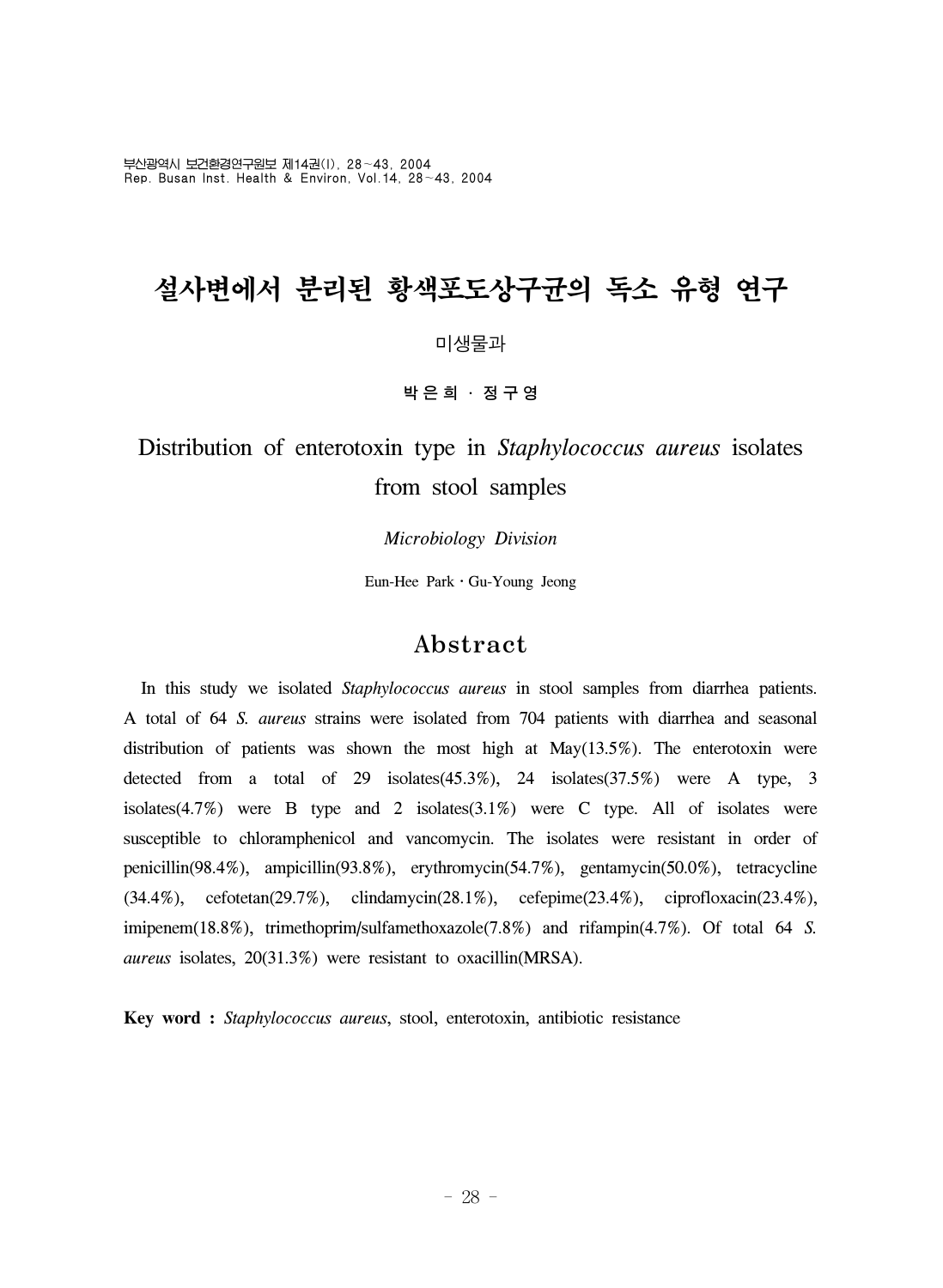## 서 론

 황색포도상구균(*Staphylococcus aureus*)은 그람 양성구균으로 병원 내 감염의 주요 원인균 외에도 사람과 동물의 화농성 상 처를 통해서 식품으로 오염되는 대표적인 독소형 식중독 균이다<sup>1)</sup>. 우리나라의 경우, 황색포도상구균에 의한 식중독은 살모넬 라, 장염비브리오와 더불어 발생빈도가 높 으며, 2000년도 국내 식중독 발생 통계에 따르면, 원인균 별 환자 발생 수는 살모넬 라에 의한 식중독이 35.6%로 가장 많고, 그 다음으로 황색포도상구균이 11.3%로 2 위를 차지하고 있다 $^{2}$ .

 특히 황색포도상구균에 의한 식중독은 균이 식품 내에서 증식하면서 생산된 장 독소(enterotoxin)에 의하며<sup>3)</sup>, 장독소는 항 원의 특이성에 따라 A~I형이 있으며, F 형을 제외한 장독소는 coagulase 생산 황 색포도상구균이 생산하는 것으로 알려져 있다 $4^9$ .

 장독소의 생산은 온도에 민감하여 18℃ 에서 3일, 37℃에서 12시간에 배양액 내에 장독소를 생산한다고 보고하고 있어, 균의 증식에 적합한 온도와 일치하며, A형이나 D형에 의한 식중독 발생 사례가 많은 것 으로 보고되고 있다1,5-7). 환경이나 식품 등 에서 황색포도상구균의 오염도 및 장독소 유형 등에 관한 연구는 많이 수행되어 있 으나, 설사변에서 황색포도상구균의 오염 도나 장독소 유형에 대한 연구는 미미한 실정이다.

 한편, 황색포도상구균은 식중독 외에 병 원감염을 일으키는 주요 원인균으로 임상 적으로 피부감염, 골관절염, 균혈증, 폐렴 등을 일으키고 있다<sup>8)</sup>. 1928년 Fleming에 의하여 페니실린이 발견되어 임상에 처음 사용될 당시에는 모든 균이 감수성이었지 만, 그 후 β-lactamase를 생산하는 penicillin 내성균주가 출현하였으며, 이후 페니실린 내성균에 대하여 methicillin이 치료 효과 를 거두어 왔으나, 메티실린에도 내성을 갖는 황색포도상구균(methicillin resistance *S. aureus*, MRSA)이 1961년 영국에서 처 음 보고되었다<sup>9</sup>. 국내에서는 1970년대 이 후 병원내 감염증에서 MRSA가 보고되었 으며10), 지역사회 일반인의 비강에서 분리 한 황색포도상구균의 메치실린 내성율은 3.5%로 낮은 편이나<sup>11)</sup>, 농양, 객담, 혈액 등 임상검체에서 분리되는 황색포도상구 균의 MRSA 분리율은 43%로 검체별로 카 테터 86%, 혈액 64%, 객담 53%, 농양 42%, 소변 35%의 순으로 보고하였으며, 3 차 병원에서 분리되는 황색포도상구균의 70%이상이 메티실린 내성으로 보고되고 있다 $^{12}$ .

 따라서 본 연구에서는 설사환자의 분변 에서 황색포도상구균의 오염도와 장독소 유형을 조사하는 한편, 분리균에 대한 항 생제 내성율 및 MRSA 분리율을 파악하 여 항생제 내성 변화 추이를 규명하기 위 한 기초 자료를 확보하고자 하였다.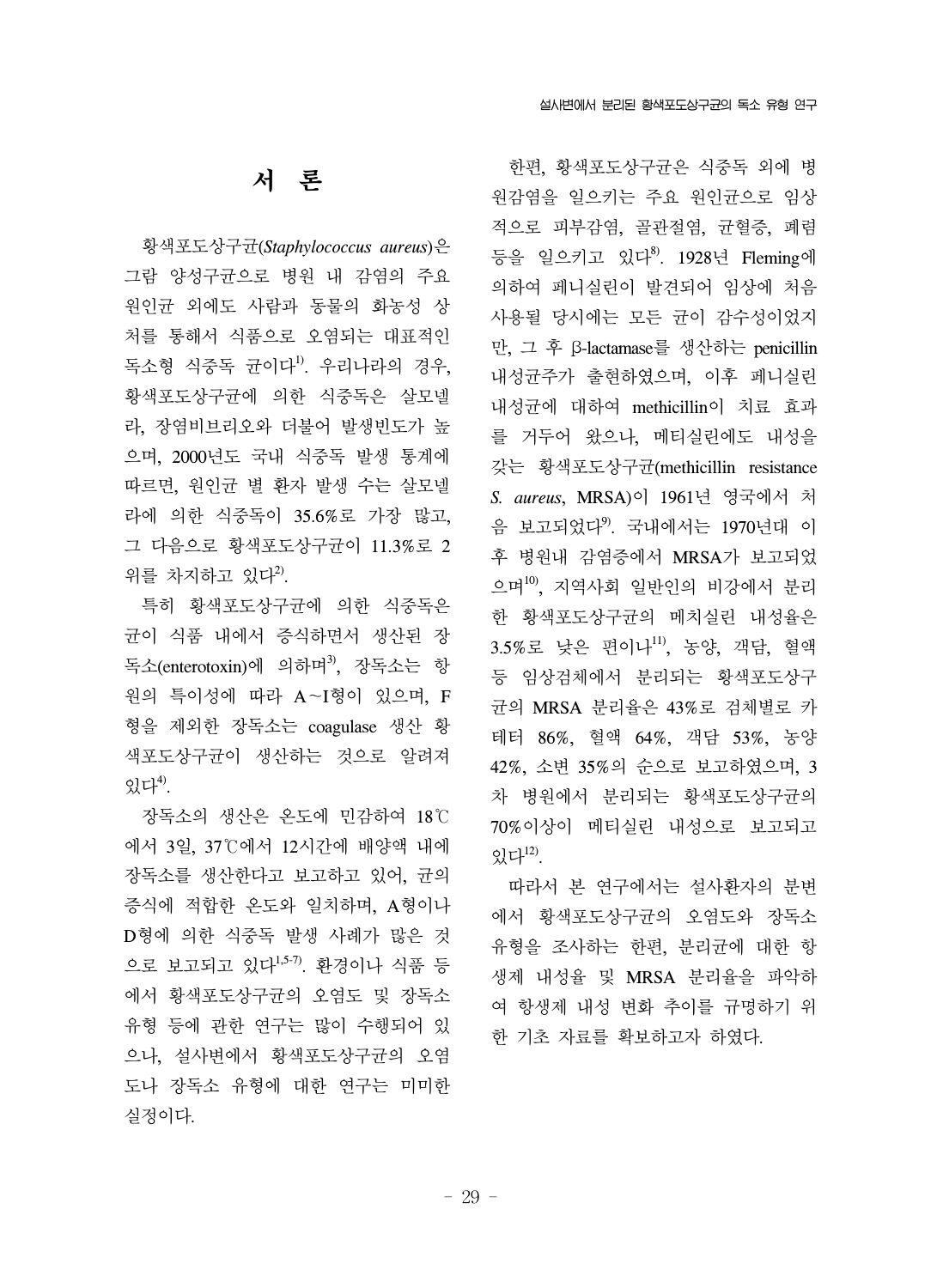## 재료 및 방법

#### 사용균주

 2004년 1월부터 11월까지 부산시내 병 원(부산의료원, 동래백병원, 광혜병원, 수 영한서병원, 성분도병원, 춘해병원)에 내원 한 환자의 설사변 704명의 검체에서 분리 된 황색포도상구균 64주를 사용하였다.

#### 균의 분리 및 동정

대변 가검물에서 *S. aureus*의 분리는 5% Egg yolk tellurite solution(Oxoid)을 함 유한 Baird Parker agar(Oxoid) 배지에 대 변 검체를 멸균 면봉으로 도말하여 37℃ 에서 24시간 배양하였다. 배양 후 주위에 clear zone이 형성된 검정색 집락을 선별 하여 5% Egg yolk tellurite solution을 함 유한 Baird Parker agar 배지에 도말하여 37℃에서 24시간 배양하였다(단일집락 분 리, 2회 실시). 배양 후 그람염색을 실시하 여 현미경으로 그람양성 포도상구균을 관 찰하였으며, Bactident Coagulase EDTA-Kaninchenplasma(Merck)를 사용한 tube coagulase test를 실시하여 coagulase 양성 인 균을 API STAPH(bioMerix)로 최종 동 정하였다. *S. aureus*로 확인된 균주를 enterotoxin 생산 및 항생제 감수성 시험에 사용하였다. 또한 *S. aureus*를 nutrient agar 사면배지에 도말하여 10℃에 보존하였으 며, 20% glycerol을 첨가한 tryptic soy broth에 접종하여 -70℃에 보존하였다.

#### Enterotoxin 확인 시험

 분리된 황색포도상구균에 대한 enter -otoxin 확인시험은 reversed passive latex agglutination kit(SET-RPLA, Denka Seiken, Japan)를 사용하였다. 분리된 균을 brain heart infusion broth(BHI, Difco, USA)에 접종하여 37℃에서 18~20시간 진탕배양 한 후 배양액을 3000 rpm, 20분간 원심분 리하여 상등액을 취한 후 10배씩 단계 희 석하여 시험에 사용하였다. 검액을 25µL 씩 microplate 5계열에 넣고, 각 계열에 감 작 latex A, B, C, D 및 대조 latex 25µL 씩을 첨가하고 10분간 교반하여 실온에서 18~20시간 정치한 후, 응집 형태를 육안 으로 관찰하여 독소형을 확인하였다.

#### 항생제 감수성 시험

 National committee for clinical laboratory standard (NCCLS)<sup>13)</sup>의 방법에 따라 디스크 확산법(disk diffusion)으로 황색포 도상구균의 항생제에 대한 감수성 시험을 실시하였다. 설사 변에서 분리한 황색포도 상구균을 tryptic soy agar plate에 도말하 여 37℃에서 18~24시간 배양한 다음, 잘 분리된 집락 4~5개를 멸균 증류수에 풀 어 MaFarland No. 0.5가 되도록 탁도를 맞 춘 다음, Muller Hinton agar 평판에 면봉 으로 균액을 묻혀서 배지 표면에 골고루 바른 다음 실온에 5분간 방치한 후 과잉 의 습기를 제거하고 항생제 disc를 올려놓 는다. 평판을 뒤집어서 37℃에서 24시간 배양 후 억제환의 크기를 측정하여, 제조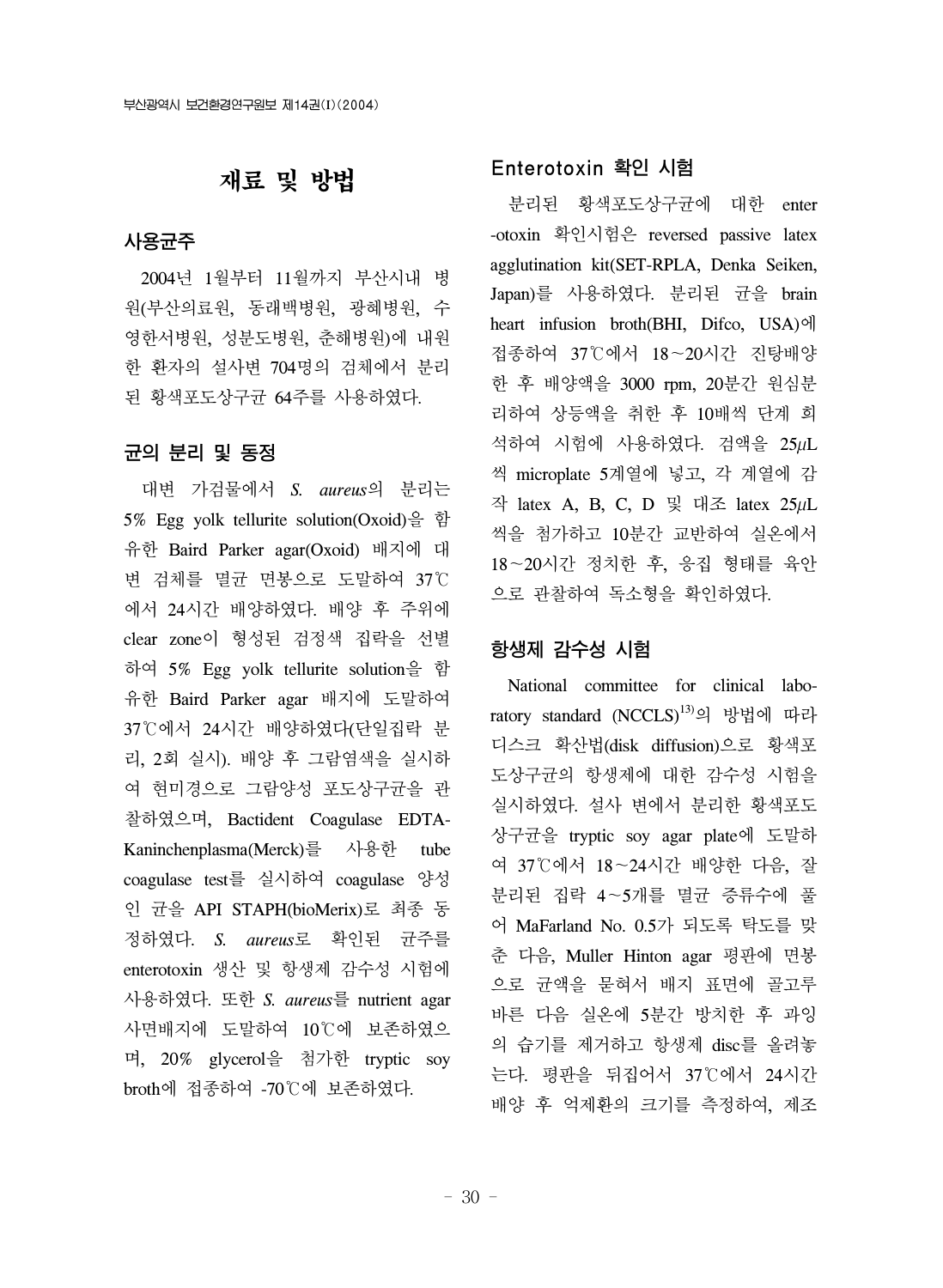사의 억제환 해석표에 따라 각 균주의 항 생제에 대한 내성(resistant, R) 및 감수성 (susceptible, S)을 판정하였다.

 사용한 항생제 디스크의 종류는 ampicillin, gentamycin, cefepime, cefotetan, ciprofloxacin, chloramphenicol, clindamycin, erythromycin, oxacillin, penicillin, trimethoprim/sulfamethoxazole, imipenem, tetracycline, rifampin, vancomycin이며 모두 BBL sensi disk (Becton-Dickinson)를 사용하였다.

## 결과 및 고찰

#### 황색포도상구균의 분리

 2004년 1월부터 11월까지 부산광역시 관내의 지정병원 6곳에 내원한 설사환자 704명의 분변을 대상으로 선택배지 Baird Parker agar에서 흑색의 투명환을 형성한 집락을 분리하여, API STAPH 및 coagulase 시험을 거쳐 coagulase를 생산하는 황색포 도상구균 64주를 분리하였다.

#### 분리균의 생화학적 특성

 설사환자로부터 분리된 64주의 황색포 도상구균에 대한 생화학적 특성은 Table 1 과 같다. 분리된 황색포도상구균은 모두 glucose, fructose, acetyl-methyl- carbonil, nitrate reduction, alkaline phosphatase 시험 은 양성이었으며, xylitol, melibiose, raffinose, xylose 시험은 음성이었다. Mannose, maltose, trehalose, sucrose, arginine dehydrolase 시

험은 63주, N-acetyl-glucosamine, urease 시 험은 60주, mannitiol 시험은 61주, lactose 시험은 56주가 양성을 보여 박14) 등이 설 사변에서 분리한 황색포도상구균의 생화 학 시험에서는 모두 양성반응을 보고한 것과는 다소 차이가 있었다. 또한 α -methyl- D-glucoside 시험은 64주 중 1주 가 양성을 나타내었다.

#### 설사 환자의 발생분포

 2004년 월별 설사환자의 발생분포는 Fig. 1과 같다. 월별 설사환자의 발생은 5 월에 95명으로 가장 높은 발생율을 나타 낸 반면, 1월에 42명으로 가장 낮은 발생 율을 보였다. 그러나 설사 환자의 발생은 계절에 크게 상관없이 연중 지속적으로 고른 발생 분포를 보였다.

 설사환자의 연령별 발생분포는 Fig. 2와 같으며, 9세 이하의 어린이와 60세 이상 노인이 각각 243명과 157명으로 전체 설 사환자의 56.8%를 나타내어 어린이와 노 인들의 설사증 예방을 위한 많은 노력이 이루어져야 할 것으로 사료된다.

#### 황색포도상구균의 월별 분리율

황색포도상구균의 분리율은 704명으로 부터 64주가 분리되어 평균 분리율이 9.1%였으며, 월별 분리율은 5월에 가장 높은 16주(16.8%)였으며, 9월 5주(8.1%), 3 월 7주(11.2%), 4월 6주(11.1%), 6월 9주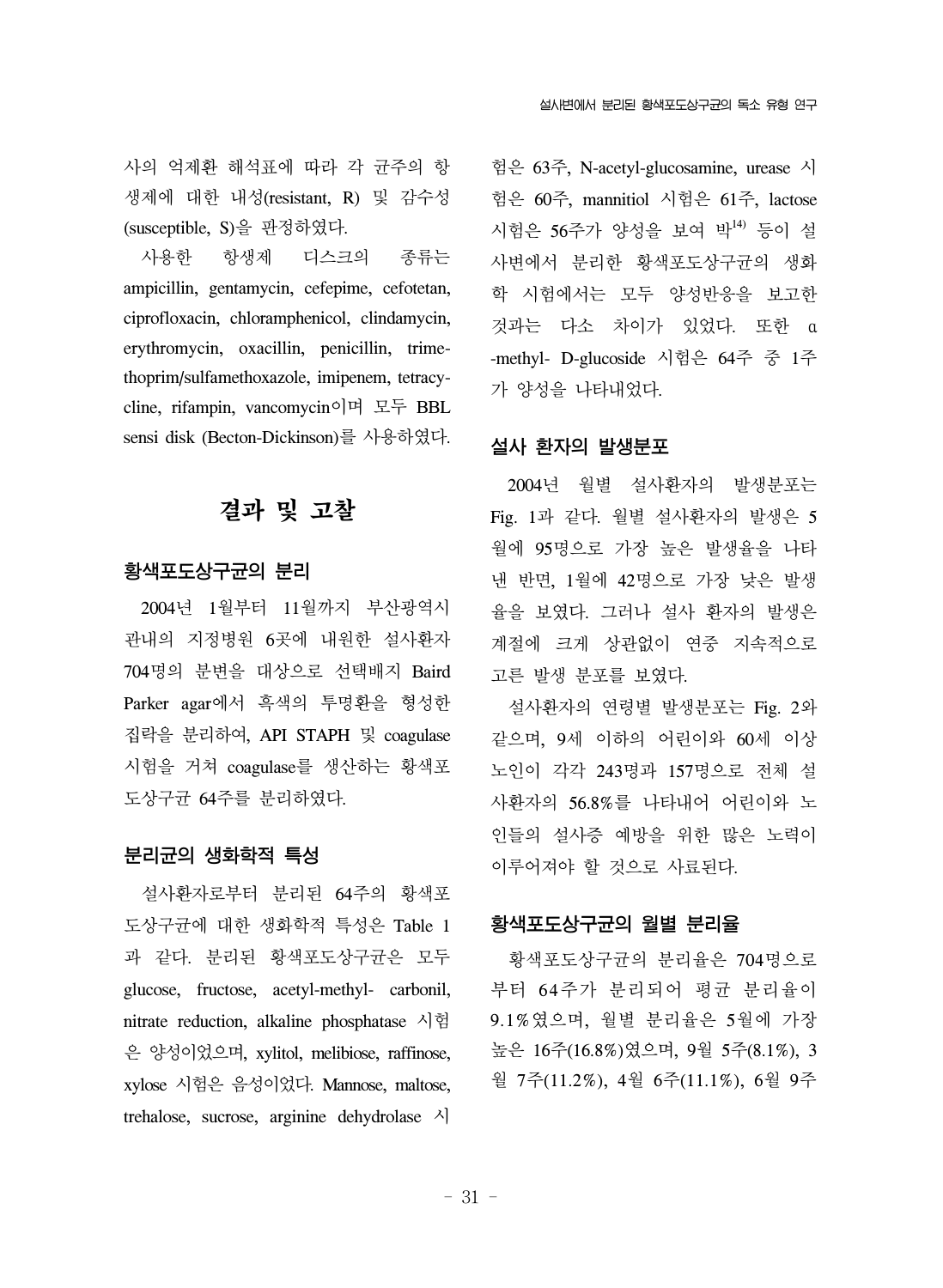| Biochemical test                              | No. of positive  | $\%$             |
|-----------------------------------------------|------------------|------------------|
| Acidification due to carbohydrate utilization |                  |                  |
| D-glucose                                     | 64               | 100              |
| D-fructose                                    | 64               | 100              |
| D-mannose                                     | 63               | 98.4             |
| Maltose                                       | 63               | 98.4             |
| Lactose                                       | 56               | 87.5             |
| D-trehalose                                   | 63               | 98.4             |
| D-mannitol                                    | 61               | 95.3             |
| Xylitol                                       | $\boldsymbol{0}$ | $\boldsymbol{0}$ |
| D-melibiose                                   | $\boldsymbol{0}$ | $\boldsymbol{0}$ |
| Raffinose                                     | $\boldsymbol{0}$ | $\boldsymbol{0}$ |
| Xylose                                        | $\boldsymbol{0}$ | $\boldsymbol{0}$ |
| Sucrose                                       | 63               | 98.4             |
| a-methyl-D-glucoside                          | $1\,$            | 1.6              |
| N-acetyl-glucosamine                          | 60               | 93.8             |
| Acetyl-methyl-carbinol production             | 64               | 100              |
| Nitrate reduction                             | 64               | 100              |
| Alkaline phosphatase                          | 64               | 100              |
| Arginine dehydrolase                          | 63               | 98.4             |
| Urease                                        | 60               | 93.8             |

### **Table 1. Biochemical properties of** *S. aureus* **isolates from patient with diarrhea**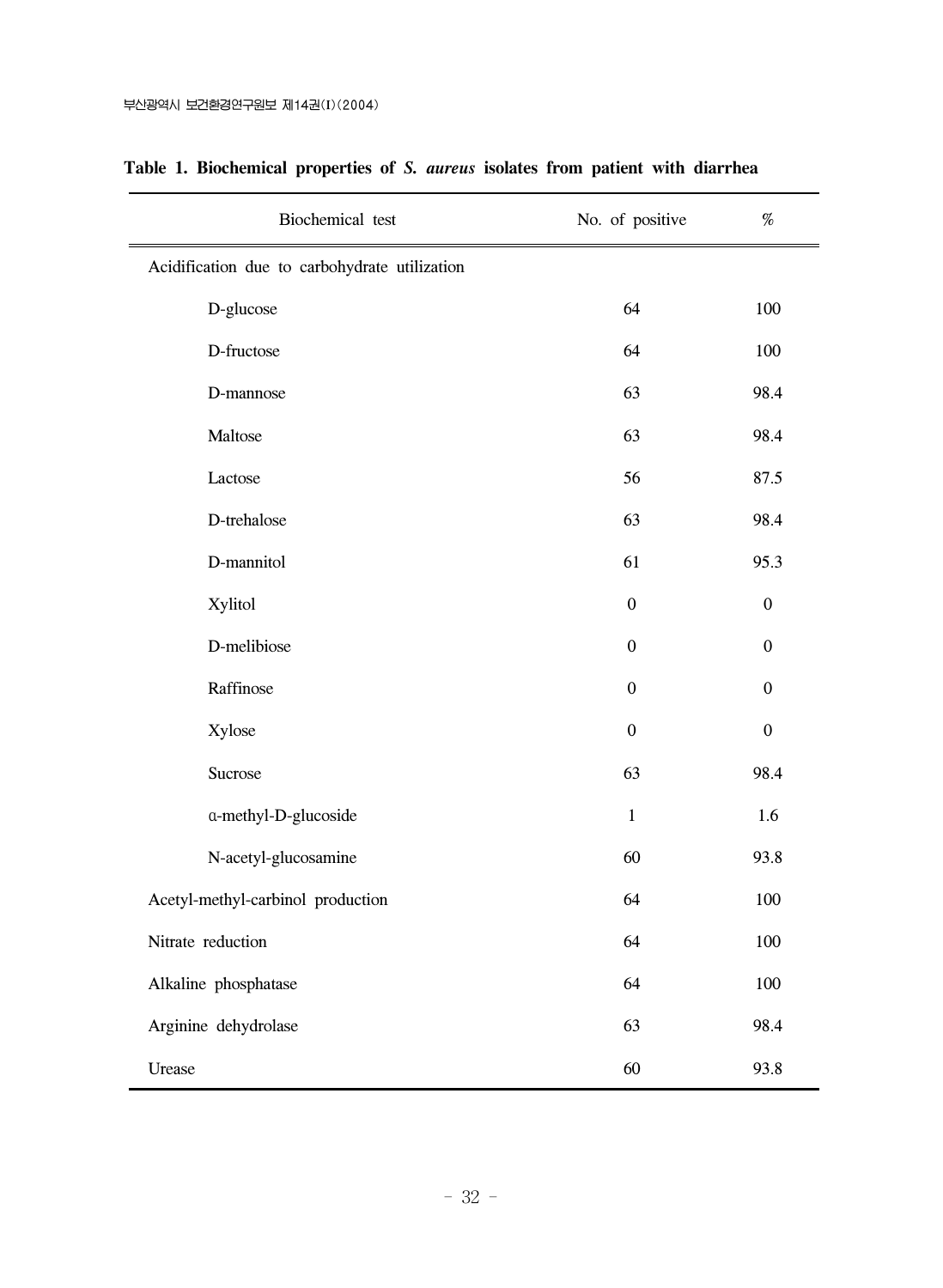

**Fig. 1. Distribution of incidence of patient with diarrhea by month.**



**Fig. 2. Distribution of incidence of patient with diarrhea by age.**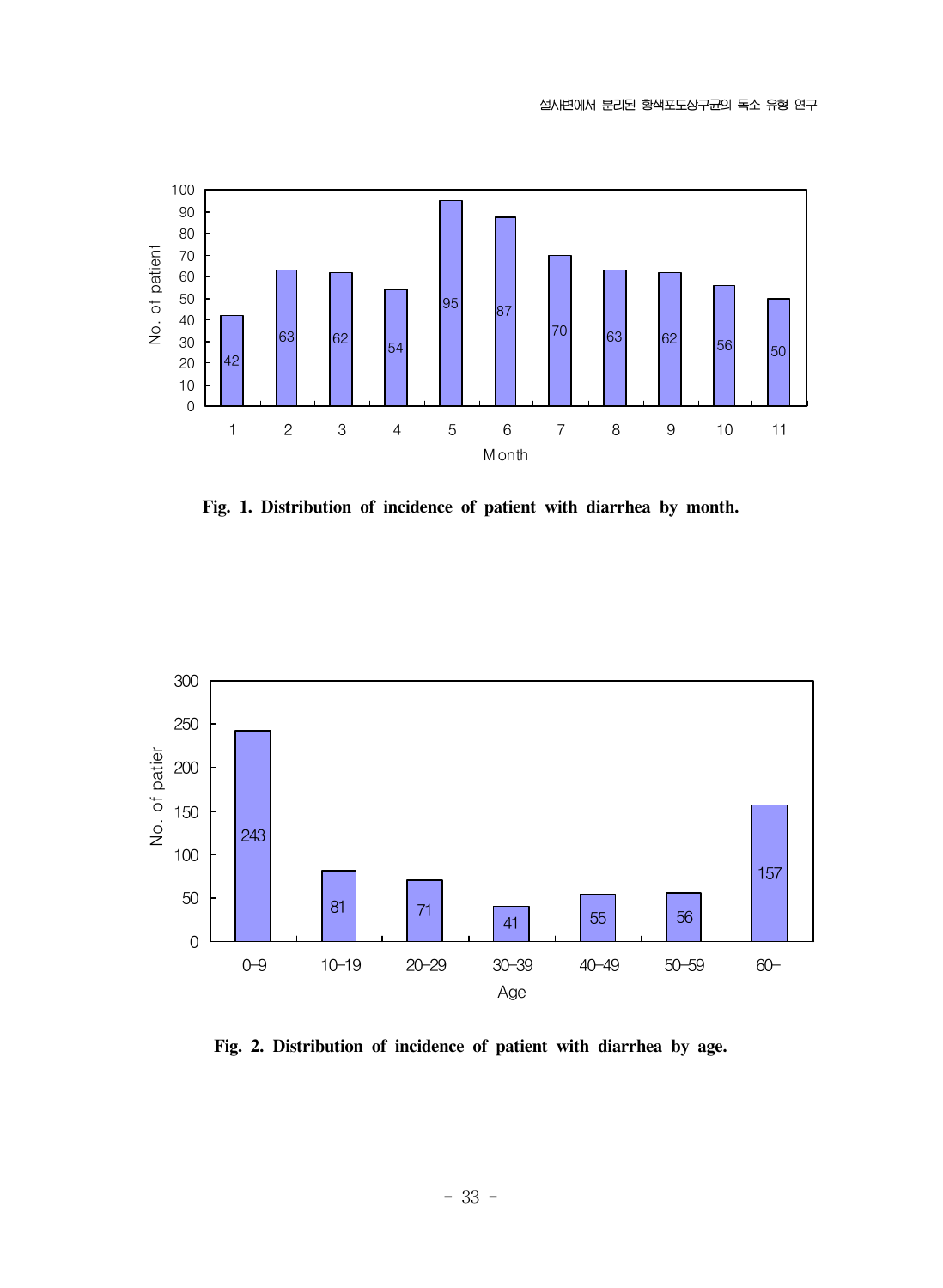(10.3%), 1월 4주(9.5%), 9월 5주(8.1%), 10 월 4주(7.1%) 순으로 분리되었다. 이는 박 14) 등이 서울지역 식중독으로 인한 설사환 자 분변 413건으로부터 15주를 분리하여 3.6%의 분리율과 김15) 등이 대전지역 설 사환자 2100명에서 황색포도상구균 19주 를 분리하여 0.9%의 분리율 보다는 높았 다. 특히 5월은 환자수의 증가와 함께 분 리율이 16.8%로 가장 높았으며, 그 외 월 별로 꾸준히 황색포도상구균이 검출되었 다. 이는 박16) 등이 보고한 우리나라의 월 별 식중독 발생이 5월부터 9월까지 하절 기에 집중되어 발생한다는 것과 밀접한 관계가 있는 것으로 사료된다.

#### 분리균의 성별․연령별 분포도

 분리된 황색포도상구균의 남․여 성별 분포를 검토한 결과는 Table 2와 같다. 남 자가 10.6%, 여자가 7.1%로 남자의 균 분 리율이 여자보다 약 0.6배 정도 높게 나타 났으며, 연령별로는 전 연령층에서 고른 분리율을 나타내었다. 그러나 9세 이하 어 린이와 10대에서 평균 9% 이상의 분리율 을 보여 이들 연령층에 대한 위생 관리에 특별한 주의를 기울일 필요가 있는 것으 로 나타났다.

#### Enterotoxin 확인

 분리된 황색포도상구균 64주에 대해 RPLA로 확인한 enterotoxin의 유형은 Table 3과 같다. 64주 중 29주(45.3%)에서 enterotoxin이 확인되었으며, 형별로는 A형

enterotoxin은 24주(37.5%)에서, B형 enterotoxin은 3주(4.7%)에서, C형 enterotoxin 은 2주(3.1%)에서 검출되었다. 김<sup>15)</sup> 등이 설사환자에서 분리한 19주에 중 52.6%인 10주가 enterotoxin을 생산하였으며, 형별 로는 enterotoxin A형이 47.3%, C형이 5.2% 분포하는 것으로 보고하여 본 연구 결과와 유사하였으며, 박14) 등은 집단식중 독 발생과 관련하여 분변검체에서 분리한 황색포도상구균 105주 중 45주(42.9%)에서 enterotoxin이 검출되었으며 A형이 9주 (20.0%)가 검출되어 다소 낮은 검출율을 나타내었다. 김17) 등이 김밥에서 분리한 황색포도상구균의 enterotoxin은 A형이 42.5%, B형이 4.1%, D형이 2.7%로 식품 에서도 A형이 가장 많이 분포하였다. 사 람의 25~50%가 황색포도상구균의 보균자 이며, 이들 중 15~20%는 장독소 생산주 를 보균하는 것으로 보고되고 있다<sup>18)</sup>. Takeshige 등에 따르면 동물에 존재하는 장독소 생산주의 보균율은 사람보다 적고, enterotoxin도 적으며, C형 및 D형이 비교 적으로 많은 것으로 보고하고 있다<sup>19</sup>.

 검출된 장독소의 연령별 분포는 Table 4 와 같다. 9세 이하의 어린이와 60세 이상 의 연령층에서 분리된 황색포도상구균의 50% 이상이 장독소를 생산하였다. 황색포 도상구균에 의한 식중독은 균이 생산한 enterotoxin에 의하기 때문에 어린이와 노 인들에 대한 식중독 예방을 위한 개인적 위생이 요구된다고 하겠다.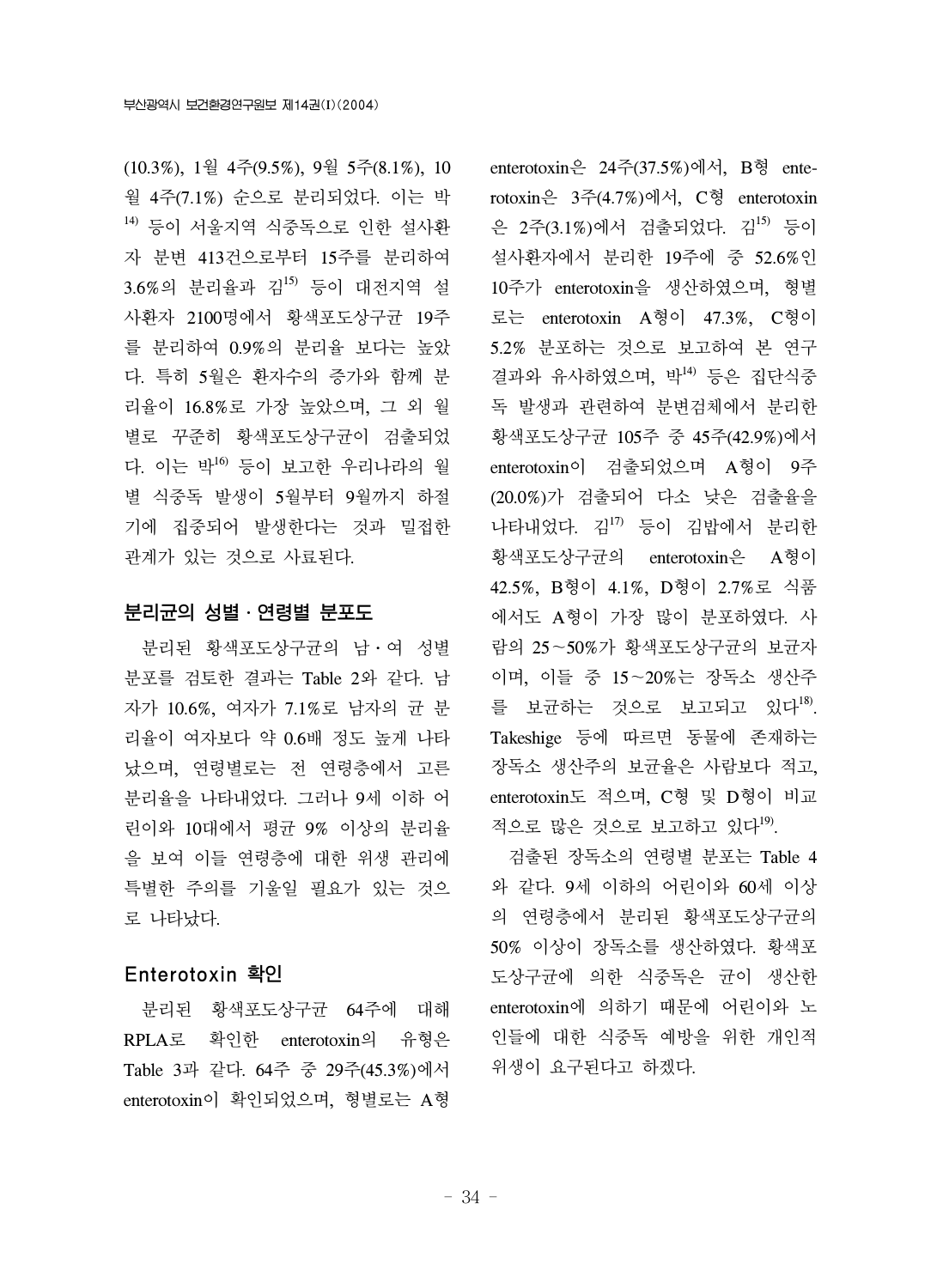

**Fig. 3. Prevalence of** *Staphylococcus aureus* **in stool samples from diarrhea patients by month.**

**Table 2. Isolation rate of** *S. aureus* **in stools samples from diarrhea patients by sex and age**

|            | No. of S. aureus / No. of patient (Isolation rate, %) |                |                |  |  |  |
|------------|-------------------------------------------------------|----------------|----------------|--|--|--|
| Age(years) | Female                                                | Male           | Total          |  |  |  |
| $\leq$ 9   | 7/97(7.2%)                                            | 16/146(11.0%)  | 23/243(9.5%)   |  |  |  |
| $10-19$    | 3/24(12.5%)                                           | 5/57(8.8%)     | $8/81(9.9\%)$  |  |  |  |
| 20-29      | $2/29(6.9\%)$                                         | 4/42(9.5%)     | 6/71(8.5%)     |  |  |  |
| 30-39      | 1/15(6.7%)                                            | $6/26(23.1\%)$ | $7/41(17.1\%)$ |  |  |  |
| 40-49      | 2/26(7.7%)                                            | $1/29(3.4\%)$  | 3/55(5.5%)     |  |  |  |
| 50-59      | $2/27(7.4\%)$                                         | $3/29(10.3\%)$ | 5/56(8.9%)     |  |  |  |
| $\geq 60$  | 5/91(5.5%)                                            | 7/66(10.6%)    | 12/157(7.6%)   |  |  |  |
| Total      | 22/309(7.1%)                                          | 42/395(10.6%)  | 64/704(9.1%)   |  |  |  |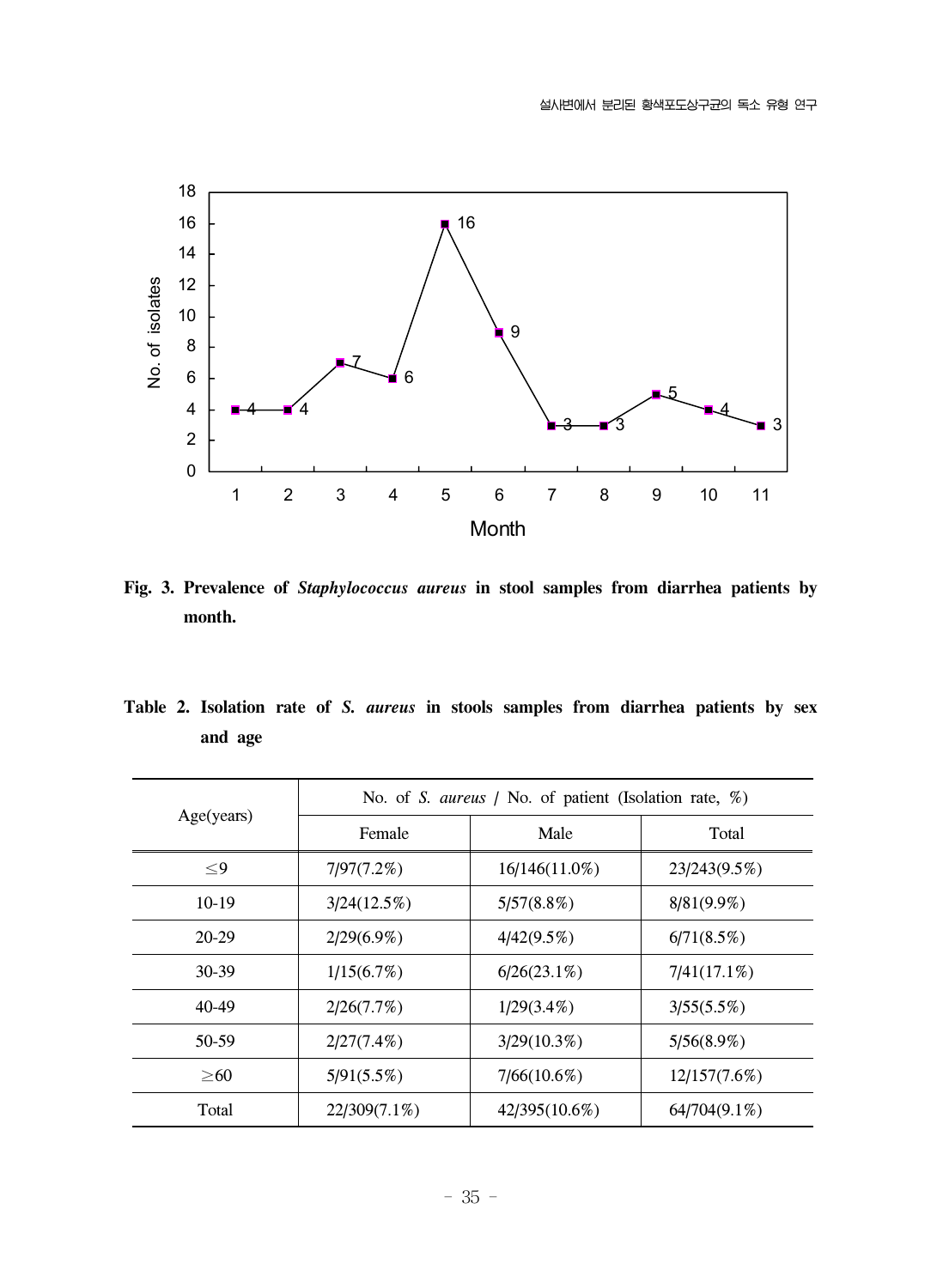| Enterotoxin type | No. of S. aureus (Frequency) |  |  |
|------------------|------------------------------|--|--|
| A                | 24(37.5%)                    |  |  |
| B                | 3(4.7%)                      |  |  |
| $\mathcal{C}$    | $2(3.1\%)$                   |  |  |
| D                | $\overline{0}$               |  |  |
| None             | 35(54.7%)                    |  |  |
| Total            | 64(100%)                     |  |  |

**Table 3. Distribution of enterotoxin type in** *S. aureus* **isolates from stool samples**

|  | Table 4. Distribution of enterotoxin type in S. <i>aureus</i> isolates from stool samples by age |  |  |  |  |  |  |  |  |  |  |  |  |
|--|--------------------------------------------------------------------------------------------------|--|--|--|--|--|--|--|--|--|--|--|--|
|--|--------------------------------------------------------------------------------------------------|--|--|--|--|--|--|--|--|--|--|--|--|

| Age(years) | Enterotoxin type |              |       |  |  |  |
|------------|------------------|--------------|-------|--|--|--|
|            | A/B/C            | None         | Total |  |  |  |
| $\leq$ 9   | 13(56.5%)        | $10(43.5\%)$ | 23    |  |  |  |
| $10-19$    | $2(25.0\%)$      | $6(75.0\%)$  | 8     |  |  |  |
| 20-29      | 1(16.7%)         | 5(83.3%)     | 6     |  |  |  |
| 30-39      | $4(57.1\%)$      | 3(42.9%)     | 7     |  |  |  |
| 40-49      | $1(14.3\%)$      | 2(66.7%)     | 3     |  |  |  |
| 50-59      | $2(40.0\%)$      | $3(60.0\%)$  | 5     |  |  |  |
| $\geq 60$  | $6(50.0\%)$      | $6(50.0\%)$  | 12    |  |  |  |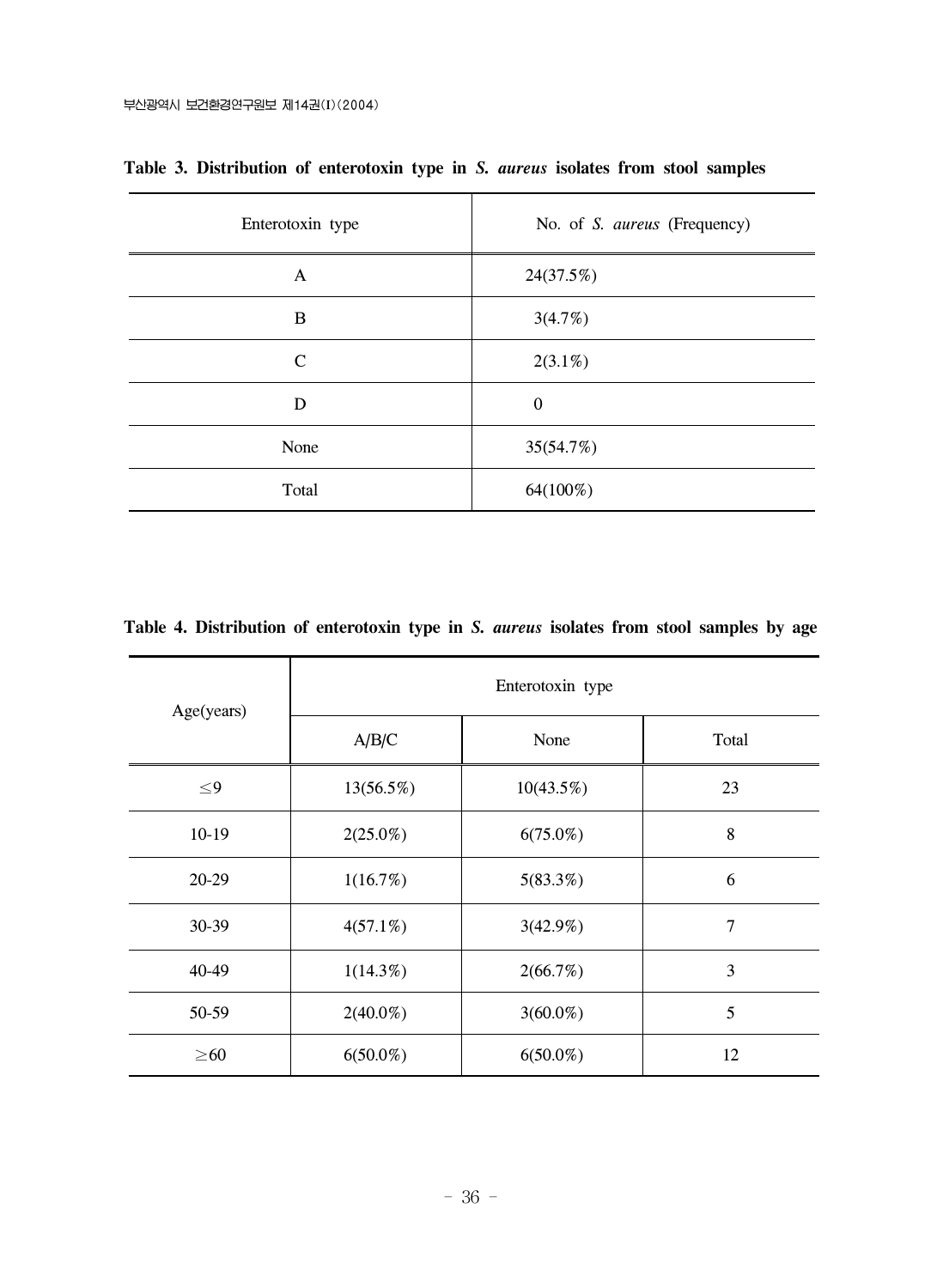#### 분리균의 항생제 내성 및 내성 유형

 설사환자로부터 분리된 64주의 황색포 도상구균을 15종의 항생제에 대한 내성 정도를 확인한 결과는 Fig. 4와 같다. 64 주 모두는 chloramphenicol과 vancomycin 에 대하여 0% 내성율을 나타내었고, penicillin과 ampicillin에 대한 내성율은 각 각 98.4%와 93.8%로 매우 높았다. Rifampin과 trimethoprim/sulfamethoxazole에 대한 내성율이 4.7%과 7.8%로 높은 감수 성을 나타내었으며, 그 외 항생제에 대한 내성율은 cefepime 23.4%, cefotetan 29.7%, ciprofloxacin 23.4%, clindamycin 28.1%, erythromycin 54.7%, gentamycin 50.0%, imipenem 18.8%, tetracycline 34.4%을 나 타내었다. Oxacillin에 내성을 나타내는 MRSA은 31.3%였으며, vancomycin에 내성 을 나타내는 VRSA은 0%였다.

선행 연구들과 비교해 보면, 정 $^{20}$  등이 전국 일반인의 비강에서 분리한 황색포도 상구균에 대한 항생제 내성 양상이 penicillin에 대한 내성이 93.7%로 본 연구 결과와 유사하였으나. 그 외 erythromycin (32.7%), tetracycline(16.7%), gentamycin (12.8%), oxacillin(3.5%), clindamycin (2.4%), chloramphenicol(1.1), trimethoprim/ sulfamethoxazole(0.1%)를 나타내어 설사환 자에서 분리된 황색포도상구균의 항생제 내성 정도와는 많은 차이를 나타내었다. 또한 이12) 등이 국내의 3차병원의 임상검 체(혈액, 농양, 소변 등)에서 분리한 황색 포도상구균에 대한 항생제 내성율은

erythromycin(55%), clindamycin(40%), ciprofloxacin(37%), rifampin(8.7%)를 나타내어 설사변에서 분리된 황색포도상구균의 항생 제 내성율과 차이를 보여 설사변에서 분리 되는 황색포도상구균에 대한 항생제 내성율 에 대한 지속적인 조사가 이루어져야 할 것 으로 사료되었다.

 Oxacillin에 내성을 나타내는 MRSA의 성별과 연령에 따른 분리율은 Table 5와 같다. 남자의 경우 MRSA의 분리율은 35.7%(42주중 15주), 여자는 26.3%(19주중 5주)로 남자가 더 높았다. 연령별로는 9세 이하 5명(남자 4명, 여자 1명), 20대 1명 (남자 1명), 30대 2명(남자 2명), 50대 4명 (남자 3명, 여자 1명), 60세 이상 8명(남자 5명, 여자 3명) 이었으며, 10대와 40대에 서는 MRSA가 분리되지 않았다. 특히 50 대 이상에서 분리되는 황색포도상구균의 60% 이상 MRSA을 나타내었다.

이 $21$ ) 등 및 김 $22$ ) 등은 혈액에서 분리한 황색포도상구균의 MRSA 분리율이 56.6% 와 63.1%로 각각 보고하고 있어 본 실험 에서 MRSA 분리율인 31.3%보다 높았다. 그러나 박14) 등은 설사변에서 분리한 황색 포도상구균의 methcillin에 1.9%가 중정도 의 내성을, 98.1%가 감수성이라 보고하여 본 연구결과와 상이하였다. Tanaka<sup>23)</sup> 등은 양로원에서 분리한 황색포도상구균의 20% 이상이 MRSA이며, 이 균주들이 다제내성 이라고 보고하여, 연령이 높을수록 항생제 에 대한 노출이 빈번하였음을 알 수 있었 다.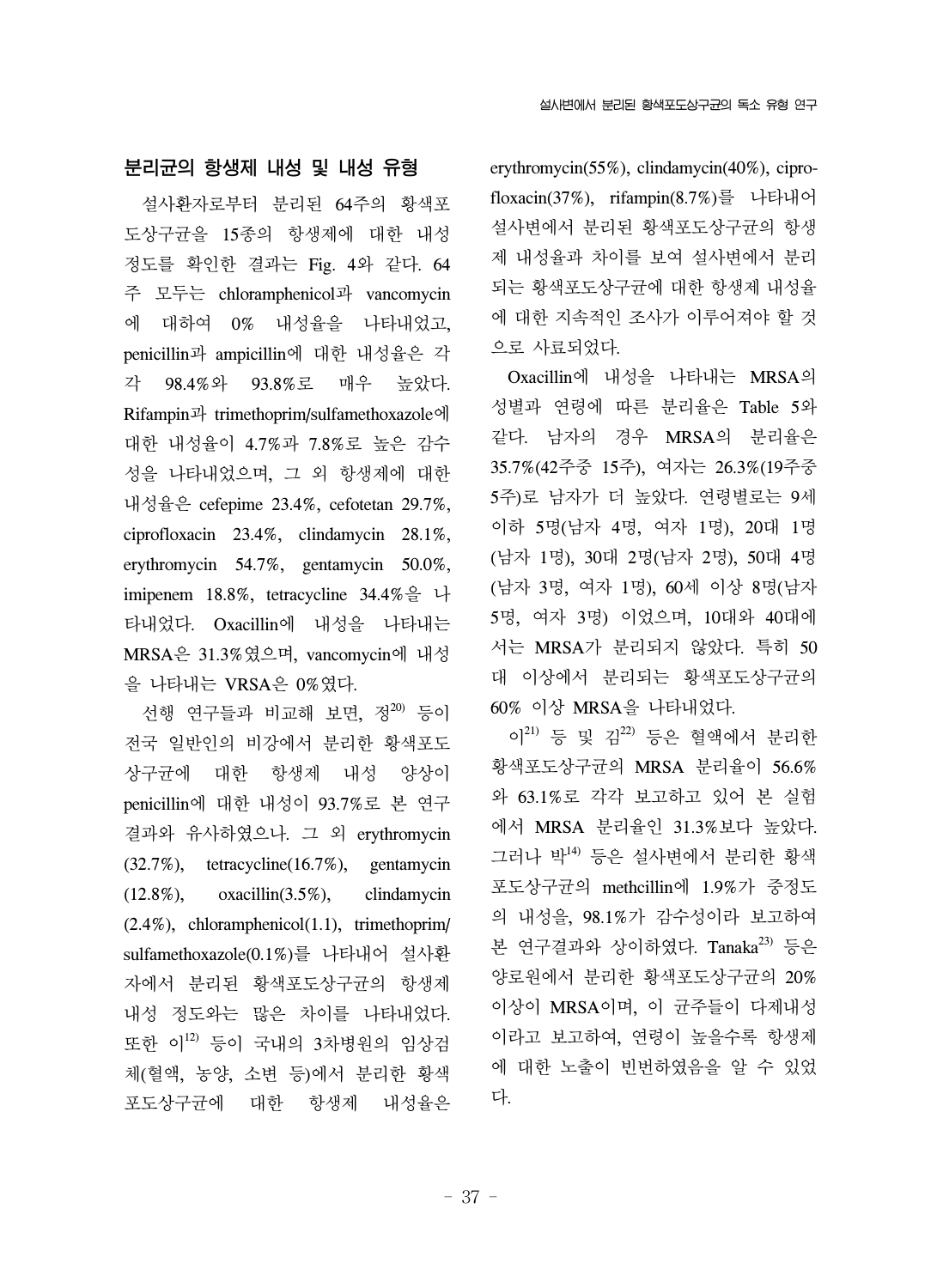

**Fig. 4. Resistant rate of** *S. aureus* **isolates against 15 antibiotics.**

AM, ampicillin ; FEP, cefepime ; CTT, cefotetan ; CIP, ciprofloxacin ; C, chloramphenicol ; CC, clindamycin ; E, erythromycin ; G, gentamycin ; IPM, imipenem ; OX, oxacillin ; P, penicillin ; RA, rifampin ; TE, tetracycline ; SXT, trimethoprim/sulfamethoxazole ; VA, vancomycin

|            | No. of MRSA / No. of S. aureus isolates (Frequency) |                |               |  |  |  |
|------------|-----------------------------------------------------|----------------|---------------|--|--|--|
| Age(years) | Female                                              | Male           | Total         |  |  |  |
| $\leq$ 9   | $1/4(25.0\%)$                                       | $4/16(25.0\%)$ | 5/20(21.7%)   |  |  |  |
| $10-19$    | $0/3(0\%)$                                          | 0/5(0%)        | $0/8(0\%)$    |  |  |  |
| $20-29$    | $0/2(0\%)$                                          | $1/4(25.0\%)$  | 1/6(11.6%)    |  |  |  |
| $30-39$    | $0/1(0\%)$                                          | 2/6(33.3%)     | 2/7(28.6%)    |  |  |  |
| 40-49      | $0/2(0\%)$                                          | $0/1(0\%)$     | $0/3(0\%)$    |  |  |  |
| 50-59      | $1/2(50.0\%)$                                       | $3/3(100\%)$   | $4/5(80.0\%)$ |  |  |  |
| $\geq 60$  | $3/5(60.0\%)$                                       | 5/7(71.4%)     | 8/12(66.7%)   |  |  |  |
| Total      | 5/19(26.3%)                                         | 15/42(35.7%)   | 20/61(31.3%)  |  |  |  |

**Table 5. Frequency of MRSA according to sex and age**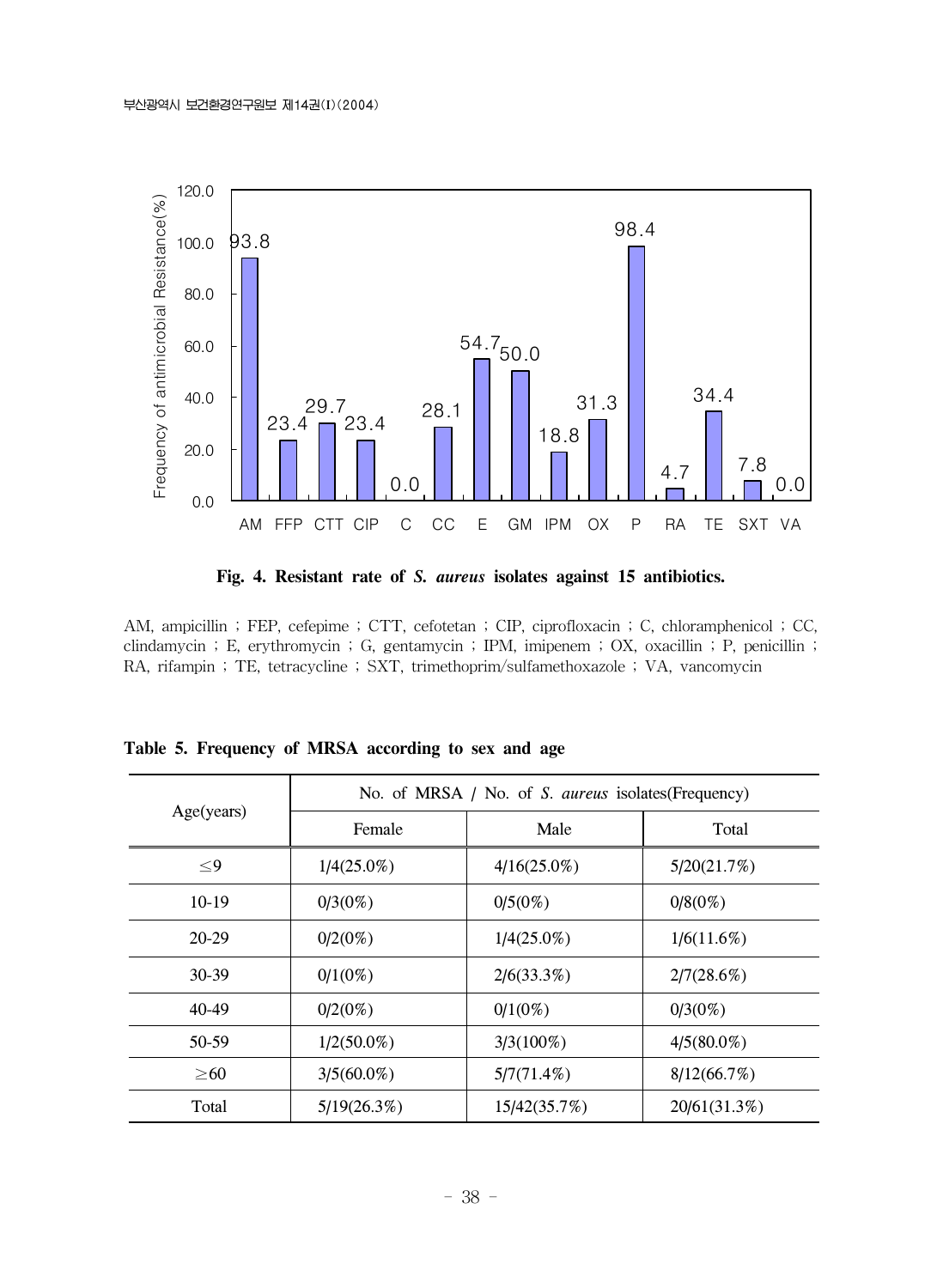| Multiple resistance pattern                       | No. of resistant<br>strain $(\%)$ | Sub -total(%) |
|---------------------------------------------------|-----------------------------------|---------------|
| P                                                 | $2(3.1\%)$                        | $2(3.1\%)$    |
| AM, P                                             | $12(18.8\%)$                      | $12(18.8\%)$  |
| AM, P, OX                                         | 1(1.6%)                           |               |
| AM, P, GM                                         | $8(12.5\%)$                       |               |
| AM, P, CC                                         | $1(1.6\%)$                        |               |
| AM, P, E                                          | $8(12.5\%)$                       |               |
| AM, P, TE                                         | $4(6.3\%)$                        | 22(34.4%)     |
| AM, P, E, GM                                      | $7(10.9\%)$                       | $7(10.9\%)$   |
| AM, P, CTT, CC, OX                                | 1(1.6%)                           | $1(1.6\%)$    |
| AM, P, E, GM, OX, TE                              | 1(1.6%)                           |               |
| AM, P, CTT, CC, E, TE                             | 1(1.6%)                           |               |
| P, CTT, CC, OX, TE, SXT                           | $1(1.6\%)$                        | 3(4.7%)       |
| AM, P, CTT, CC, E, GM, OX, TE                     | $1(1.6\%)$                        | 1(1.6%)       |
| AM, P, FEP, CTT, CC, E, GM, OX, TE                | 1(1.6%)                           | 1(1.6%)       |
| AM, P, FEP, CTT, CC, E, GM, OX, TE, SXT           | $1(1.6\%)$                        |               |
| AM, P, FEP, CTT, CIP, E, GM, IPM, OX, TE          | $2(3.1\%)$                        |               |
| AM, P, FEP, CTT, CIP, E, GM, IPM, OX, SXT         | 1(1.6%)                           |               |
| AM, P, FEP, CTT, CIP, CC, E, GM, TE, SXT          | 1(1.6%)                           |               |
| P, FEP, CTT, CIP, CC, E, GM, IPM, OX, RA          | $1(1.6\%)$                        | $6(9.4\%)$    |
| AM, P, FEP, CTT, CIP, CC, E, GM, IPM, OX, TE      | $4(6.3\%)$                        | 4(6.3%)       |
| AM, P, FEP, CTT, CIP, CC, E, GM, IPM, OX, RA, TE  | $2(3.1\%)$                        |               |
| AM, P, FEP, CTT, CIP, CC, E, GM, IPM, OX, TE, SXT | $2(3.1\%)$                        | $4(6.3\%)$    |

**Table 6. Resistant pattern of antibiotics against the isolated 64** *S. aureus*

AM, ampicillin ; FEP, cefepime ; CTT, cefotetan ; CIP, ciprofloxacin ; C, chloramphenicol ; CC, clindamycin ; E, erythromycin ; G, gentamycin ; IPM, imipenem ; OX, oxacillin ; P, penicillin ; RA, rifampin ; TE, tetracycline ; SXT, trimethoprim/sulfamethoxazole ; VA, vancomycin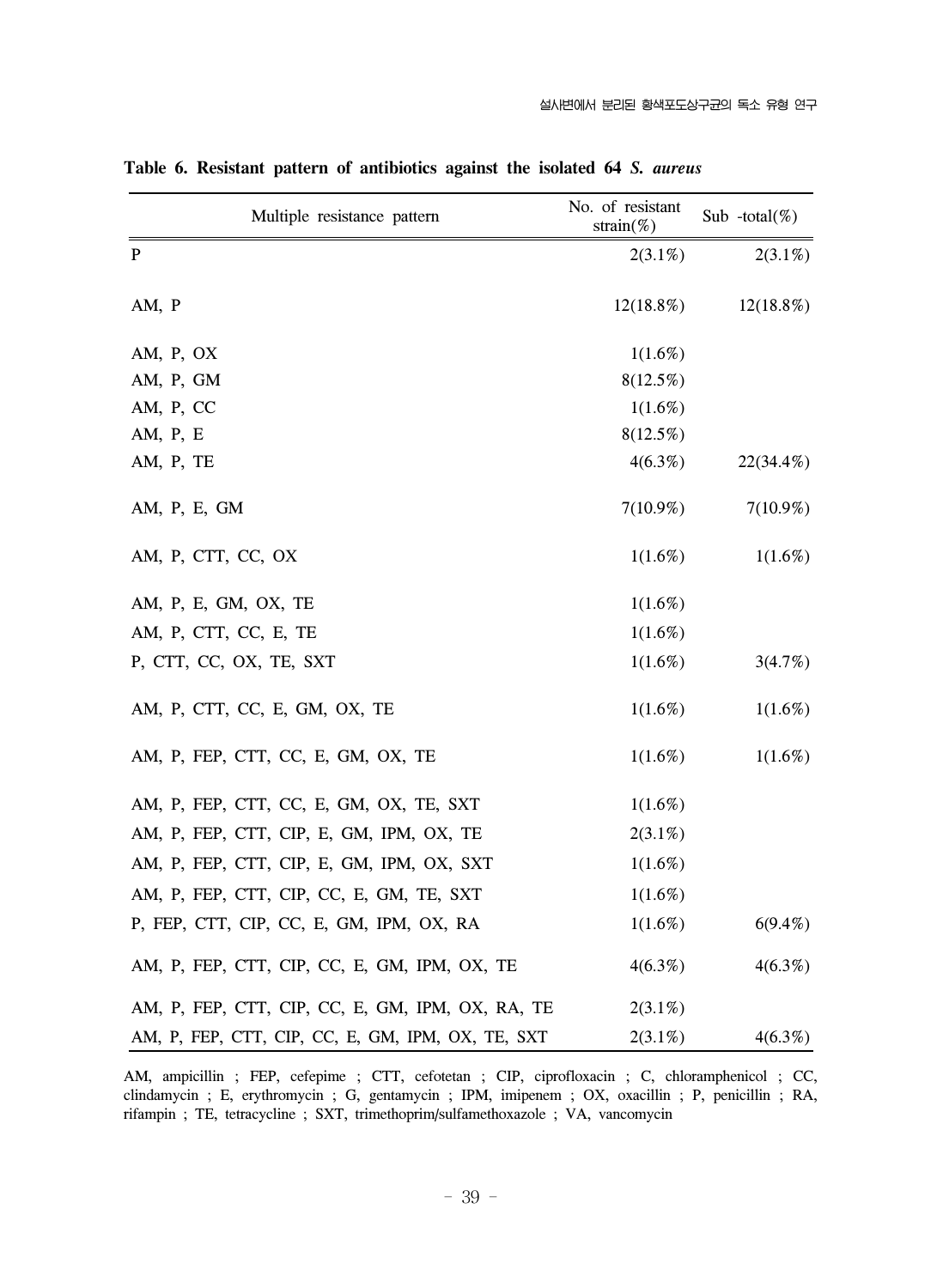Table 6과 같이 항생제에 대한 내성 유 형은 분리된 64주 중 61주(95.3%)의 균이 최소 2종류 이상의 약제에 대하여, 최고 12종류의 약제에 대하여 내성을 나타내는 다양한 다제내성형을 나타내었다. 3제 내 성형(34.4%), 2제 내성(18.8%), 4제 내성 (10.9%), 10제 내성(9.4%), 11제 내성형 및 12제 내성형(6.3%), 6제 내성형(4.7%), 5 제, 8제 및 9제 내성형(1.6%)의 순으로 높 은 분포를 나타내었다. 특히 분리균 중 59 주(92.2%)는 ampicillin과 penicillin에 동시 에 내성을 나타내었으며, 10종 이상의 다 제 내성도 16주(25%)를 나타내어 설사환 자에서 분리되는 황색포도상구균의 항생 제에 대한 내성이 만연되어 있음을 알 수 있었다.

 한편, 이12) 등, 이21) 등, 김22) 등은 혈액 등의 임상검체로부터 분리된 황색포도상 구균의 독소유전자형과 PFGE양상과의 유 전학적 연관성과 국내 소수의 유행균주가 있음을 보고하고 있어, 본 실험에 사용한 설사변에서 분리한 황색포도상구균에 대 한 PCR을 이용한 독소유전자 분석, MRSA 유전자 분석 및 PFGE 분석을 실 시하여 data base화하여 국내 분리 황색포 도상구균 균주간의 유전학적 연관성 및 분자학적 특성 연구가 실시되어야 할 것 으로 사료된다.

#### 요 약

 부산지역의 설사환자로부터 황색포도상 구균을 분리하여 독소유형, 항생제 내성 및 내성 유형을 확인한 결과는 다음과 같 다.

- 1. 부산시 관내의 설사환자 704명의 분변 으로부터 황색포도상구균을 분리한 결 과 704명 중 64명으로부터 황색포도 상구균을 분리 동정하였다.
- 2. 설사환자의 월별 발생 분포는 5월에 95명으로 가장 높은 발생율을 나타낸 반면, 1월에 42명으로 가장 낮은 발생 율을 보였으나, 설사환자의 발생은 계 절에 크게 상관없이 연중 지속적으로 고른 발생 분포를 나타내었다. 연령별 발생분포는 9세이하의 어린이와 60세 이상 노인이 각각 243명과 157명으로 전체 설사환자의 56%을 나타내었다. 또한 황색포도상구균의 평균 분리율은 9.1% 였으며, 월별 분리율은 5월에 가 장 높은 16주(16.8%)였으며, 3월 (11.2%), 4월(11.1%), 6월(10.3%), 1월 (9.5%), 9월(8.1%), 10월(7.1%), 2월 (6.3%), 11월(6%), 7월(4.3%) 순으로 분리되었으나, 황색포도상구균은 계절 에 상관없이 꾸준히 분리되었다.
- 3. 분리된 황색포도상구균 64주 중 장독 소 생산균은 29주로 45.3%였으며, 장 독소 유형별로 A형이 24주(37.5%), B 형이 3주(4,7%), C형이 2주(3.1%) 순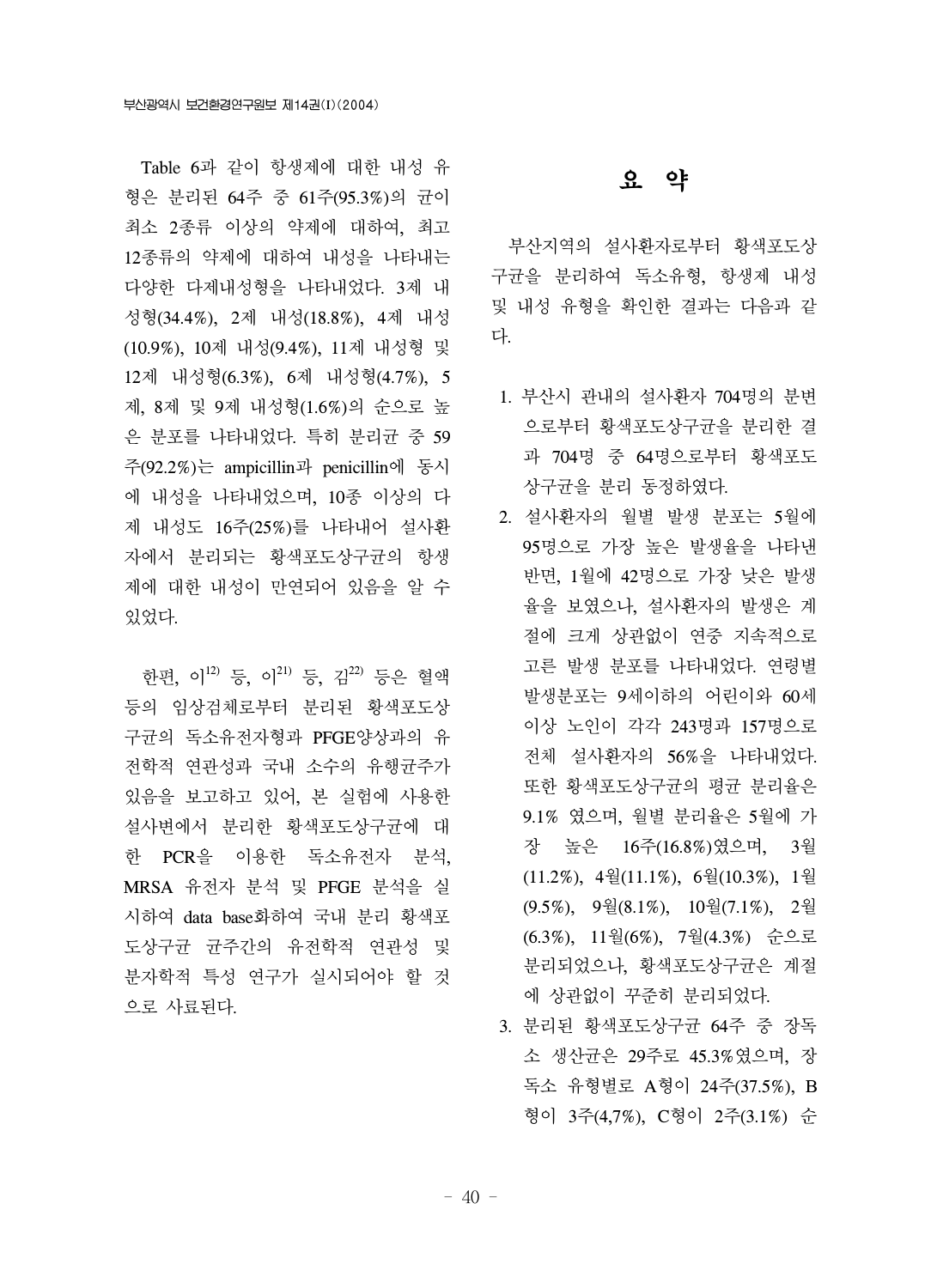이었다.

- 4. 분리된 황색포도상구균 64주에 대한 15종 에 대한 항생제의 내성율은 chloramphenicol과 vancomycin에 대하여 0% 내성율 을 나타내었으나, penicillin과 ampicillin 에 대한 내성율은 각각 98.4%와 93.8% 로 매우 높았다. Rifampin과 trimethoprim/sulfamethoxazole에 대한 내성율이 4.7%과 7.8%로 높은 감수성을 나타내 었으며, 그 외 항생제에 대한 내성율은 cefepime 23.4%, cefotetan 29.7%, ciprofloxacin 23.4%, clindamycin 28.1%, erythromycin 54.7%, gentamycin 50.0%, imipenem 18.8%, tetracycline 34.4%을 나타내었다. Oxacillin에 내성을 나타내는 MRSA은 31.3%였으며, vancomycin에 내성을 나타내는 VRSA은 0%였다. 또한 내성양상은 분리된 64주 중 61주의 균이 최소 2종류 이상의 약제 에 대하여, 최고 12종류의 약제에 대하여 내성을 나타내는 다양한 다제 내성형을 나타내었다. 3제 내성형(34.4%), 2제 내 성(18.8%), 4제 내성(10.9%), 10제 내성 (9.4%), 11제 내성형 및 12제 내성형 (6.3%), 6제 내성형(4.7%), 5제, 8제 및 9 제내성형(1.6%)의 순으로 높은 분포를 나타내었다.
	- 5. 성별과 연령에 따른 MRSA의 분리율 은 남자가 35.7%(42주중 15주), 여자 는 26.3%(19주중 5주)로 남자가 더 높 았다. 연령별로는 9세 이하 5명(남자 4명, 여자 1명), 20대 1명(남자 1명),

30대 2명(남자 2명), 50대 4명(남자 3 명, 여자 1명), 60세 이상 8명(남자 5 명, 여자 3명) 이었으며, 10대와 40대 에서는 MRSA가 분리되지 않았다.

## 참고문헌

- 1. D, H. Kim, K. R. Kwon, K. H. Lee, Y, R. Ju, K. S. Oh and H. S. Kark, 1988, Study on Staphylococcal enterotoxin. *The Report of NIH*, 25, 297- 307.
- 2. YunSook Kang, S. Y. Yoon, S. H. Jwa, D. H. Lee, G. J. Woo, Y. S. Park and C. M. Kim, 2002, Prevalence of *Staphylococcus aureus* in Kimbop. *J. Fd Hyg. Safety,* 17, 31-35.
- 3. Atanassova, V., Meindl, A. and Ring, C., 2001, Prevalence of *Staphylococcus aureus* and Staphylococcal enterotoxins in raw pork and uncooked smoked ham-a comparison of classical culturing detection and RFLP-PCR. *Int. J. Food Microbiol.,* 68, 105-113.
- 4. Martin M. Dings, Paul M. Orwin and Patrick M. Schievert, 2000, Exotoxins of *Staphylococcus aureus. Clin. Microbiol. Rev.,* 13, 16-34.
- 5. Hepner, E. P., 1980, Food poisoning and *Salmonella* infections in England and Wales, 1976-1978. *Publ. Hlth. Lond.,* 94, 337-349.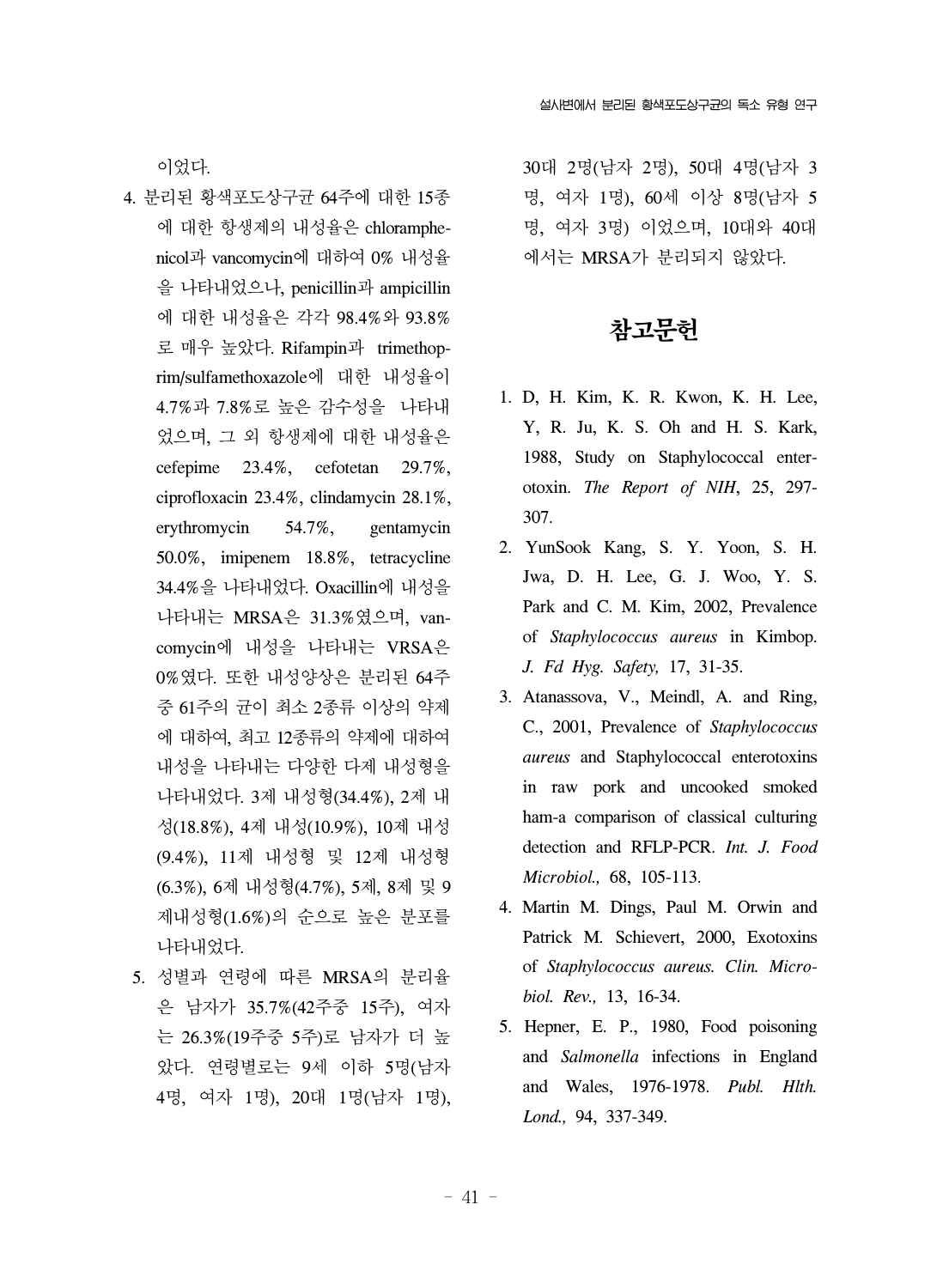- 6. Casman, E. P., Bennett, R. W., Dorsey, A. E., and Issa, J. A., 1967, Identification of a fourth Staphylococcal enterotoxin, enterotoxin D. *J. Bacteriol.,* 94, 1875-1882.
- 7. W. C. Frazier and D. C. Westhoff, 1978, Food microbiology. 3rd ed. MacGraww-Hill Book Company. pp. 432-438.
- 8. Lowy F. D., 1998, *Staphylococcus aureus* infections. *N. Engl. J. Med.,* 339, 520-532.
- 9. Jevons M. P., 1961, "Cellbenin" -resistant staphylococci. BMJ. 1. 124-126.
- 10. 박숙자, 정윤섭, 이삼열. 1977, 임상검 사물에서 분리된 균주의 항생제 감수 성. 대한병리학회지*.* 11, 119-125.
- 11. Hye Yoon Jeong, S. J. Jang, S. D. Lee, S. H. Park, C. S. Min, S. Y. Lee, K. H. Lee, J. E. Lee, M. S. Lee and K. W. Lee, 2002, Monitoring on the Bacterial Resistance to Antibiotics. *The annual Report of KFDA,* 6, 222- 229.
- 12. Y. S. Lee, H. B. Kim, J. I. Yoo, S. J. Yang, C. M. Sa, Y. H. Choi and B. S. Kim, 1999, Molecular epidemiology of methicillin resistant *Staphylococcus aureus* in Korea. *The Report of NIH*, 36, 67-76.
- 13. National Committee for Clinical

Laboratory Standards : Performance Standards for Antimicrobial Disk Susceptibility Tests(Approved Standard, M2-M5). Villanova, PA, National Committee for Clinical Laboratory Standards, 1993.

- 14. Seog Gee Park, Y. O. Hwang, J. H. Jung and K. M. Lee, 2001, Biological Characteristics of *Staphylococcus aureus* Isolated from Food-Borne Patients in Seoul. *J. Fd Hyg. Safety*, 16, 159-167.
- 15. J. I. Kim, S. K. Park, Y. H. Min, S. H. Bing, Y. S. Heo and B. E. Lee, 2004, Investigate the Isolation and Identification of Pathogenic Bacteria from diarrheal patients, *The report of Daejon Metropolitan city Health and Environment Reserch Institute* 4, 7-20.
- 16. Hee-Ok Park, C. M. Kim, G. J. Woo, S. H. Park, D. H. Lee, E. J. Chang and K. H. Park, 2001, Mornitoring and Trends Analysis of Food Poisoning Outbreaks Occurred in Recent Years in Korea. *J. Fd Hyg. Safety*, 16, 280-294.
- 17. Chanmin Kim, S. H. Park, D. H. Lee, H. S. Kwak, Y. S. Kang, Y. C. Park, S. K. Yoon, S. H. Jeong and J. Y. Moon, 2000, Studies on the Risk Assessment and Management of Foodborne Microorganisms. *The annual*